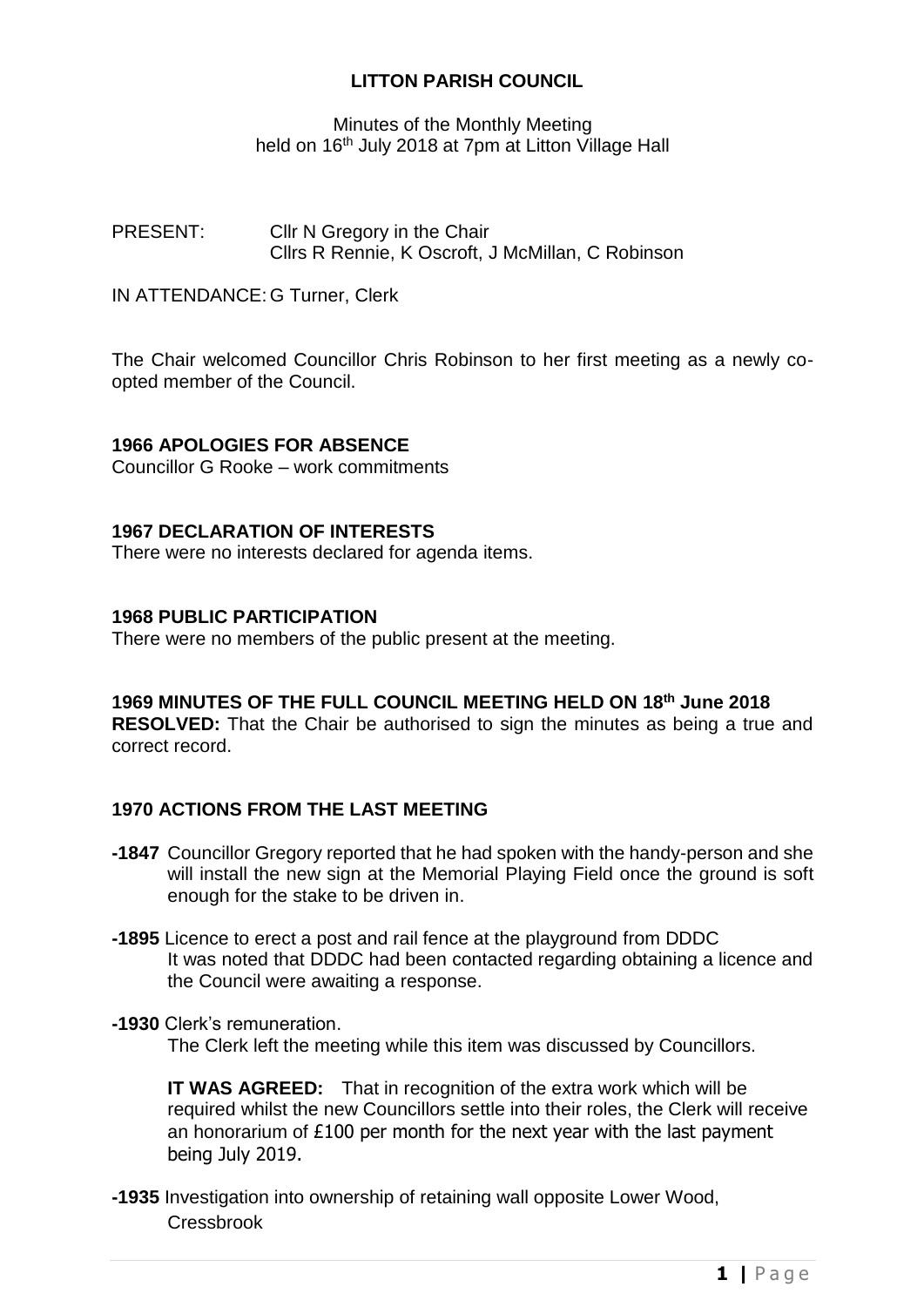It was reported that a search of the Land Registry records was inconclusive.

**RESOLVED:** To continue with the investigations.

**-1947** A draft response to Neil & Kerry Burrows' email of 8th June was circulated to members.

**RESOLVED:** That following minor amendment the letter can be sent.

**IT WAS FURTHER RESOLVED:** That Councillors Gregory and Oscroft will arrange to meet with Neil & Kerry Burrows.

**AGREED:** That the Clerk will contact DDDC regarding progress on the Playground land transfer.

**-1948** It was reported that the firm contracted to undertake the resurfacing of the cemetery driveway had been in touch but the original contact within the firm had left and this had resulted in the delay.

**RESOLVED:** That the Clerk will chase the contractors again to arrange a meeting between Councillor Gregory and the new contact.

**-1960** Application for a gate in the corner of the village green at Litton Mill.

**RESOLVED:** That the Council will give permission for the gate access but an agreement will be drafted stating that if the property is sold then the boundary needs to be restored to original state.

**-1961** Repairs to the Market Cross on Litton Village Green.

**RESOLVED:** That Councillor Rennie will arrange for the repairs to be carried out at a cost of £200 plus materials.

**-1962** Phase 3 of the Tree Maintenance Programme.

Councillor Gregory reported that it would cost £2,000 to complete all the work, outlined in the June minutes, for Phase 3 of the project.

It was noted that permission from PDNPA had already been received for the removal of the large Sycamore tree in front of Rose Cottage.

**IT WAS RESOLVED:** That Councillor Gregory will approach PDNPA regarding permission for the crown lift on the Lime tree on Hall Lane Corner.

**IT WAS FURTHER RESOLVED:** that once the necessary permissions are received from PDNPA, N&G Tomlinson be instructed to undertake the work at a cost of £1,220.

**IT WAS ALSO AGREED:** to ask the grass cutting contractor to tidy up the shoots sprouting around the bottom of all the Lime trees.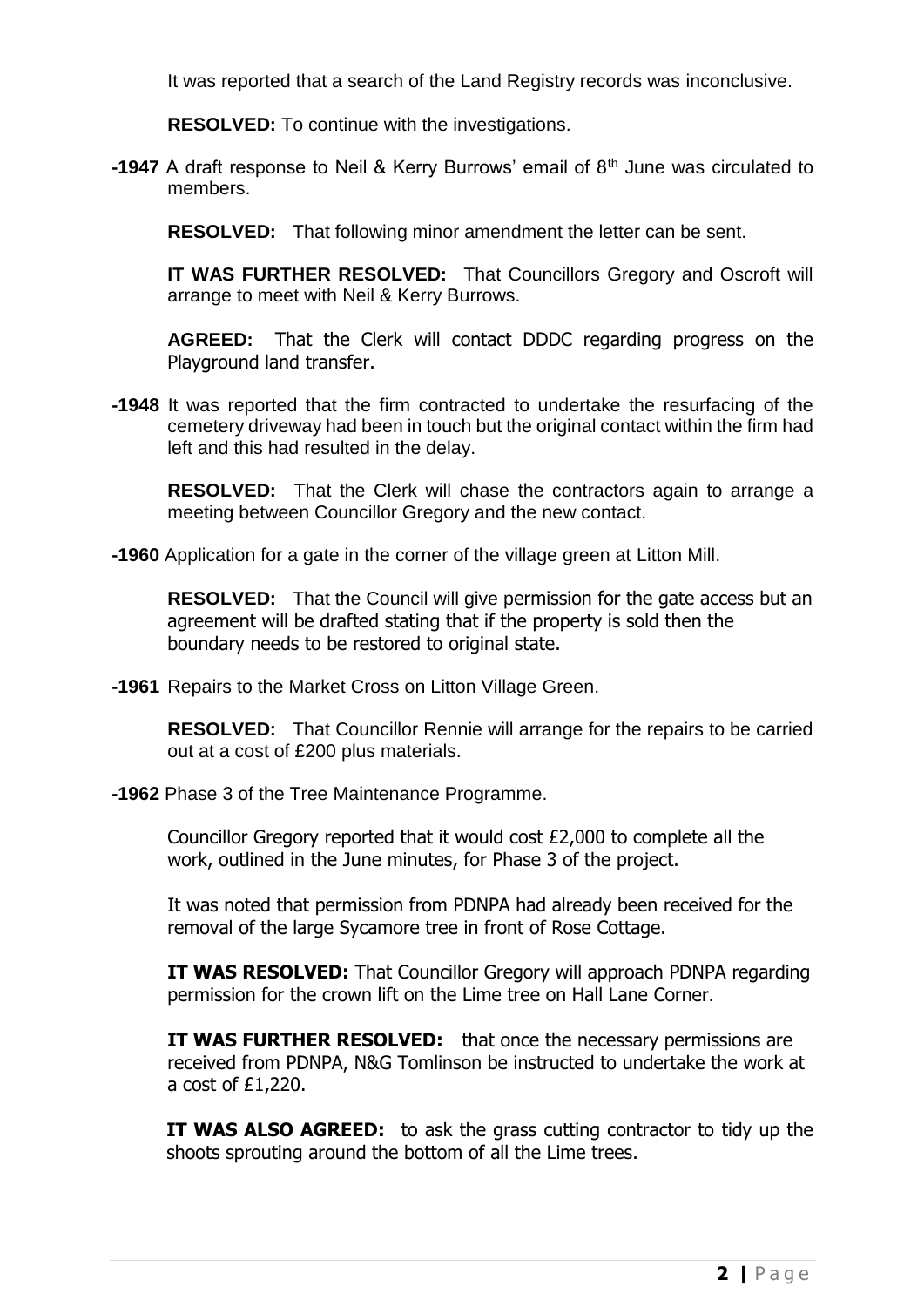## **1971 REVIEW OF STANDING ORDERS**

Standing Orders adapted from the model document produced by NALC (National Association of Local Councils) were circulated to members together with Appendix 2.

**RESOLVED:** That the revised Standing Orders and Appendix 2 be adopted.

## **1972 REVIEW OF FINANCIAL REGULATIONS**

Amended Financial Regulations in line with NALC guidelines were circulated to members.

**RESOLVED:** That the revised Financial Regulations be approved for the next 12 months.

## **1973 REVIEW OF THE FIXED ASSET REGISTER**

The Fixed Asset Register updated for the current insurance values was circulated to members.

**RESOLVED:** That the Fixed Asset Register be approved for the next 12 months.

## **1974 CHANGES TO ROUTE 65 BUXTON – SHEFFIELD BUS SERVICE**

It was reported that significant changes to bus route 65 were proposed from July 2018.

**RESOLVED:** That Councillor McMillan will liaise with and assist where necessary, other Parish Councils whose residents are affected by the changes.

## **1975 PLANNING APPLICATIONS**

It was noted that no planning applications had been received during the month.

## **1976 PLANNING ARRANGEMENTS DURING THE RECESS**

**IT WAS RESOVLED:** That an EGM would be called should any planning applications be received during the August recess.

## **1977 FINANCE (SCHEDULE OF ACCOUNTS ATTACHED)**

The Clerk submitted accounts for which cheques numbered 1590 to 1592 in the sum of £2,380.64 had been drawn.

**IT WAS RESOLVED:** That the cheques be signed and the accounts to which they relate be paid.

The Clerk also submitted two invoices for which Debit Card payment was necessary totalling £137.19.

**IT WAS RESOLVED:** That the use of the Council's debit card to settle the accounts was approved.

The Council's first quarter costs and a comparison with the budget were circulated to members.